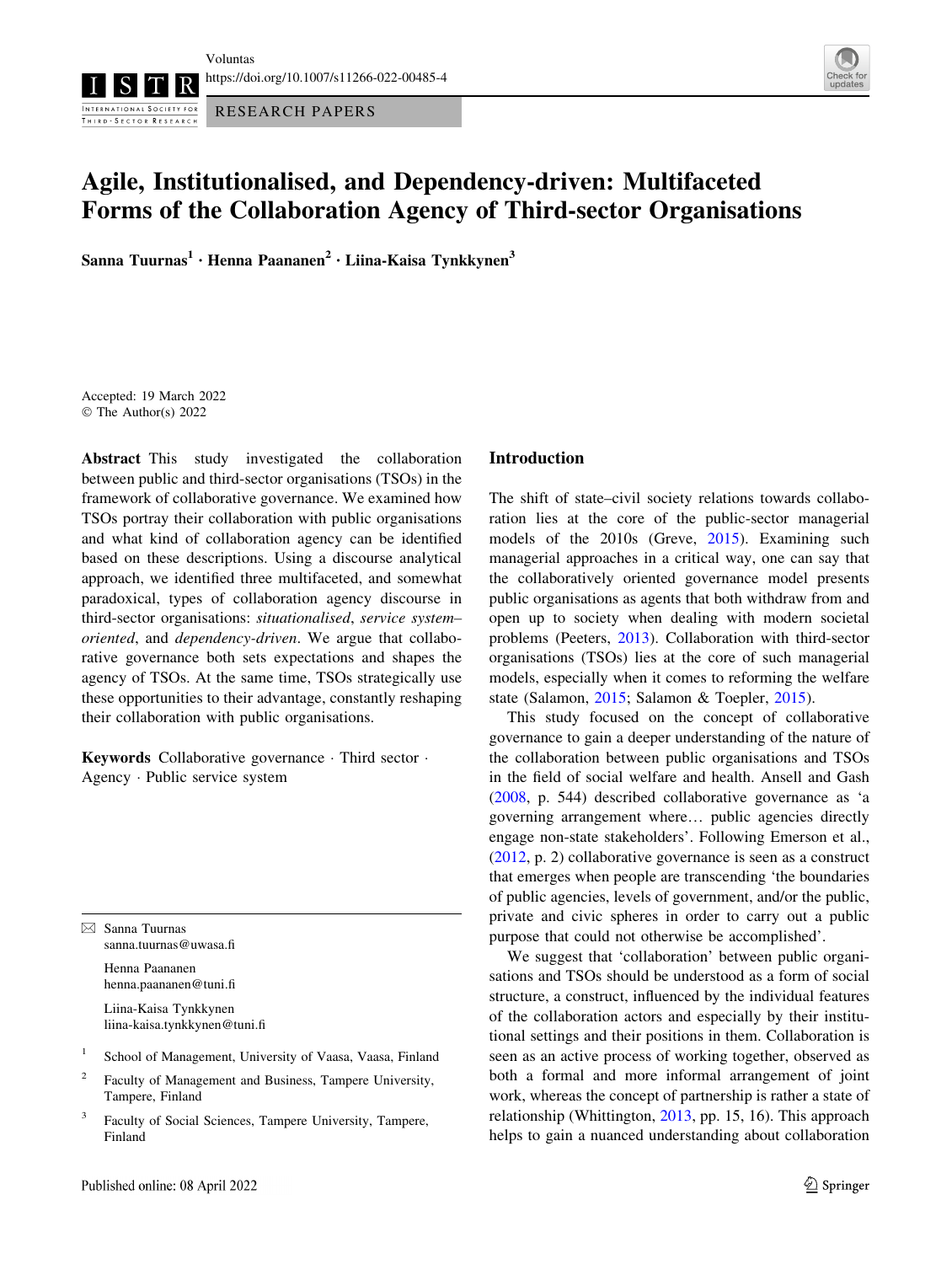dynamics, and this way contribute to collaborative governance literature (see Emerson et al., [2012\)](#page-10-0).

The theoretical framework of this study draws on studies focusing on the relations and collaboration between TSOs and public organisations. Research has shown that the relations between public organisations and TSOs are complex and shaped by different forms of dependency and conflicts of authenticity (Brandsen et al., [2017;](#page-10-0) Martin, [2011;](#page-11-0) Najam, [2000](#page-11-0); Salamon & Toepler, [2015](#page-11-0); Verschuere  $&$  De Corte, [2014](#page-11-0), [2015](#page-11-0)). Despite these dependencies, TSOs cannot be positioned solely as 'underdogs', as they also act in strategic ways in their collaboration with public organisations (Arvidson et al., [2018](#page-10-0), p. 854; Salamon & Toepler, [2015](#page-11-0)). Moreover, varying politico-administrative contexts, different institutional forms of working together, and the diversity of collaboration roles make collaboration difficult to define unambiguously (Najam, [2000;](#page-11-0) Pape et al., [2020](#page-11-0); Salamon & Toepler, [2015\)](#page-11-0).

Our aim was to contribute to the understanding of the collaboration between TSOs and public organisations from the viewpoint of collaboration agency by exploring TSOs' discourse on collaboration. Taking an inductive approach, we investigated how TSOs portray their collaboration with public organisations and what kinds of collaboration agency can be identified based on these descriptions? The context of the study was social and health services in Finland, which represent a Nordic welfare model with a universal public service system. Throughout the research, we examined collaboration agency through an institutional lens. We used the concept of agency to analyse the structural effects of the interactions between various actors (Schwinn, [2007](#page-11-0)), focusing on the organisational level of collaboration.

### Contextualising the Study: The Third Sector in Finland

The Finnish healthcare and social welfare system is decentralised and is mainly funded by municipal authorities, which are responsible for providing residents with healthcare and social welfare services. Local governments can organise the services themselves or purchase them from private organisations and TSOs. The operations of TSOs are funded by state-level agencies. The Funding Centre for Social Welfare and Health Organisations (STEA) handles the distribution, monitoring, and impact evaluation of funds granted to social welfare and health organisations. The funding system is currently being reconstructed. In addition to funding from the STEA, other key sources of income for TSOs are service fees and proceeds from other forms of operation. The main sources of income of local associations are membership fees and the proceeds from the activities that they arrange. Local

associations can also receive small municipal grants for their work (SOSTE, [2020](#page-11-0)).

TSOs play an important role in the Finnish healthcare and social welfare system. Social welfare and health TSOs are often the leading experts in their fields. Many of the welfare services that are currently the responsibility of some 300 municipalities in Finland were initially devel-oped by TSOs (Särkelä, [2016\)](#page-11-0). TSOs offer support, advice, and information, act as interest and pressure groups, train professionals in their fields, and provide services. They also play a central role in the provision of rehabilitation and social services (in particular, services for marginal groups).

The important role of TSOs has often been acknowledged in public discourse. However, the relationship between local governments and TSOs has changed in recent decades. Until the 1990s, TSOs were considered important partners of municipalities in service development and organisation. However, over the past two decades, the relationship has increasingly come to resemble a contractual one, emphasising market governance and a purchaser–provider relationship between TSOs and municipalities. This shift has been attributed, at least partly, to new public management policy ideas internationally and the national interpretation of European Union regulations, especially competition law, which has forced TSOs to compete with private companies and has diminished their role as active members of civil society (Särkelä, [2016](#page-11-0)).

### Public and Third-sector Organisations in a Collaborative Governance Framework

Although the roles of TSOs in societies have changed over time, they have maintained their roles as builders of social capital, protectors of pluralism, and citizen advocates. The third sector can be seen as a provider of services to the public alongside the public and private sectors (Brandsen et al., [2017](#page-10-0)). Being both a part of civil society and (public) welfare service providers, TSOs assume various roles stemming from multiple positions. In this study, these roles and positions were examined through the lens of collaboration agency.

Collaboratively oriented governance (Greve, [2015\)](#page-10-0) increasingly seeks opportunities for collaboration between civil society actors, including TSOs (Martin, [2011;](#page-11-0) Peeters, [2013](#page-11-0); Pestoff, [2014](#page-11-0)). As Brandsen et al., [\(2017](#page-10-0), p. 679) note, this quest for collaboration creates novel types of public organisation–TSO relationships, in which public actors actively try to shape and 'manufacture' TSOs.

This 'manufacturing' work can be seen when examining the forms of collaboration and the roles given to TSOs in this collaboration. Although public organisations may be more open to collaboration, the variety in the forms of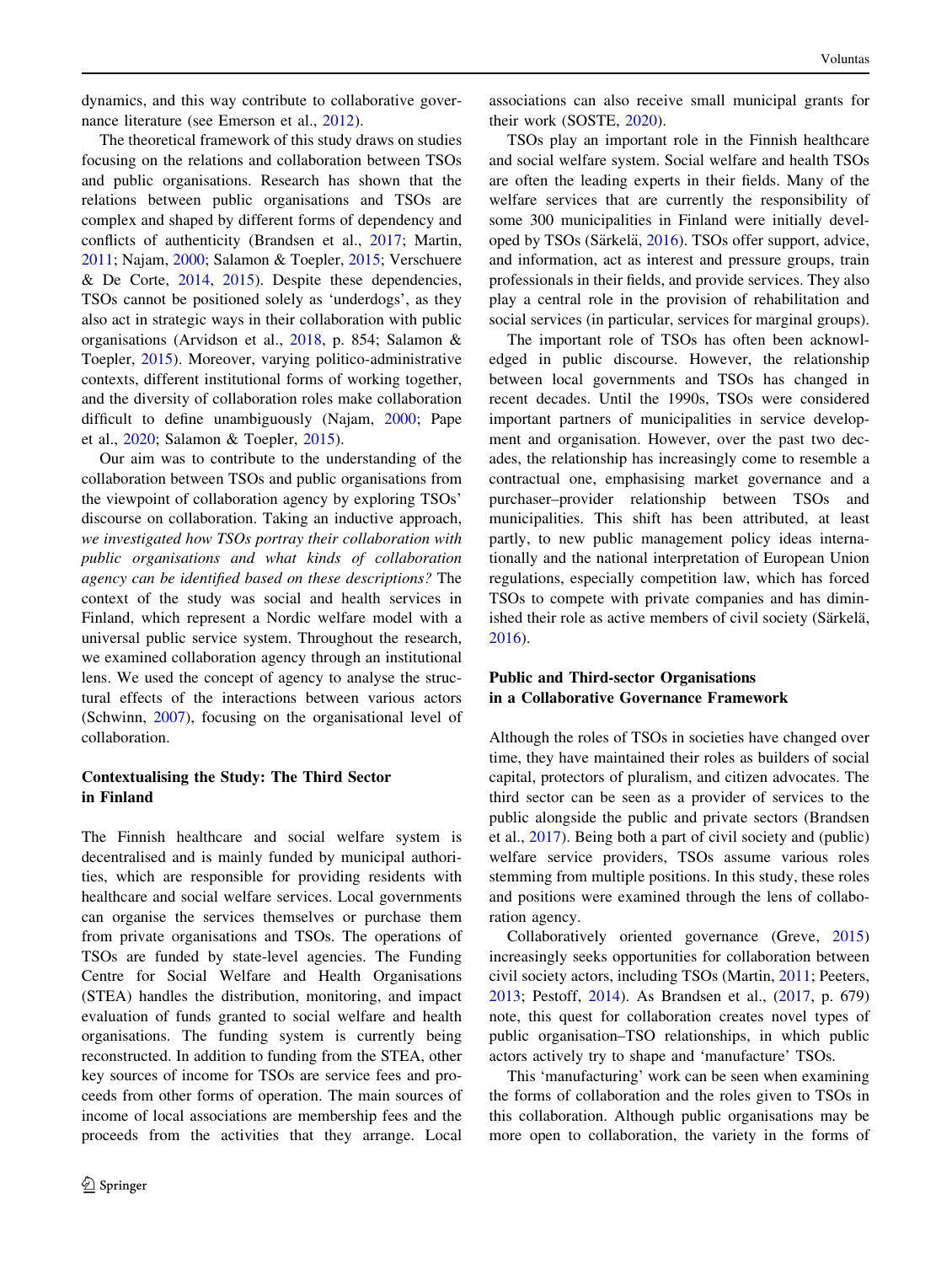collaboration may be narrowed. Contract-based co-management is becoming increasingly common in the field of TSOs (Arvidson et al., [2018;](#page-10-0) Pestoff, [2014;](#page-11-0) Tsukamoto & Nishimura, [2006](#page-11-0)), while the various forms of co-governance—that is, policy formulation–oriented collaboration—are becoming less common (see, e.g., Brandsen et al., [2017;](#page-10-0) Tsukamoto & Nishimura, [2006\)](#page-11-0). The role of TSOs as co-managers in service production means more professionalisation and market orientation, which may conflict with the civic values of these organisations (Arvidson et al., [2018;](#page-10-0) Martin, [2011](#page-11-0); Pape et al., [2020](#page-11-0); Pestoff, [2014](#page-11-0)).

Indeed, the opportunities for collaboration with governments entail risks. Most importantly, researchers have expressed concern about the authenticity and weakening autonomy of TSOs in collaborative governance (Barnes et al., [2007](#page-10-0); Brandsen & van Hout, [2006](#page-10-0); Martin, [2011](#page-11-0)). Collaboration that takes place in the 'invited spaces of governance' may silence the critical voices of TSOs, as they become 'partners' with organisations that they formerly sought to influence with their advocacy work (Barnes et al., [2007](#page-10-0), p. 187). However, whether collaborative governance in fact weakens the authenticity of TSOs is the subject of debate among scholars (Najam, [2000;](#page-11-0) Salamon & Toepler, [2015](#page-11-0)). For instance, Najam [\(2000](#page-11-0), p. 390) underlines the strategicness of collaboration in situations in which power is unevenly distributed: 'One party, often the NGO, may have fewer options to play with in reaching its decision, but its very choice to stay in the game is in itself a strategic decision.'

Avoiding voicing criticism may also be a consequence of several forms of dependency of TSOs on public organisations as supporters and funders of their activities (Brandsen & van Hout, [2006](#page-10-0); Martin, [2011](#page-11-0)). Nevertheless, the connection between dependency and avoidance of voicing criticism is not as straightforward as it may seem. It also depends on the type of relationship between a TSO and a public organisation and the kinds of activities in which the TSO is involved as part of the collaboration. As Arvidson et al., ([2018,](#page-10-0) p. 854) note, avoiding voicing criticism is an active strategic choice made by TSOs themselves when operating in competitive and resourcedependent environments (see also Najam, [2000](#page-11-0)). Overall, it is difficult to develop a straightforward understanding of the ways in which various types of dependency affect the work of TSOs, especially in terms of alleged changes in their advocacy work and autonomy (Najam, [2000;](#page-11-0) see also Salamon & Toepler, [2015](#page-11-0)).

This is also due to hidden forms of dependency and power imbalances affecting TSOs and public organisations. The autonomy of TSOs may be restricted by institutional settings that involve less direct and clear dependency structures. For example, public organisations may be more likely to favour contract-based partnerships (i.e. co-management) with TSOs than to offer opportunities to collaborate in planning and policy formulation through cogovernance (Tsukamoto & Nishimura, [2006](#page-11-0)). This makes it more difficult for TSOs to maintain their advocacy role and authenticity (Brandsen et al., [2017\)](#page-10-0). The role of TSOs is rather to support public service provision, potentially also promoting active citizenship and good behaviour (Brandsen et al., [2017](#page-10-0), p. 679). Thus, collaboration becomes a steering mechanism and a tool for governmental control (Brandsen et al., [2017;](#page-10-0) Peeters, [2013;](#page-11-0) Waardenburg & van de Bovenkamp, [2014](#page-11-0), p. 89).

Finally, as previously noted, the relations between public organisations and TSOs are not easy to define, as TSOs may also play strategic games in their collaboration, and public organisations also depend on the existence of TSOs. Overall, TSOs across Europe seem to be resilient in turbulent policy environments (Pape et al., [2020\)](#page-11-0). Therefore, there is a need to better understand the nature of collaboration by examining the perceptions and lived experiences of the collaboration parties. This study contributes to this task by examining the collaboration agency of TSOs as revealed by the analysis of their collaboration discourse.

### A Discourse Perspective on the Collaboration Agency of Social and Health TSOs

The qualitative data used in this study were collected in the context of a national social welfare and healthcare reform in Finland in 2018. In the Pirkanmaa region, regional experts and stakeholder groups were invited by the reform preparation group to participate in the planning and implementation of the reform. The groups were established to promote citizen participation and collaboration and involved representatives of both small local TSOs and large nationwide TSOs operating in the region.

The planning groups offered a setting for recruiting informants with first-hand in-depth knowledge of the role of TSOs in society (see Jupp, [2006\)](#page-10-0). The interviewees  $(N = 16)$  were chosen because of their participation in these groups. They had high status in their respective organisations (see appendix) and during the interviews positioned themselves as their representatives. All were operating in the field of social and health services within the Finnish welfare state model in the Pirkanmaa region (see appendix). The variety of interviewees represented the entire range of social- and healthcare-focused TSOs with different financial and institutional positions, which affected their perceptions of their roles in collaboration. It is important to note that due to their roles in the reform work, the selected TSOs can be understood as actively engaging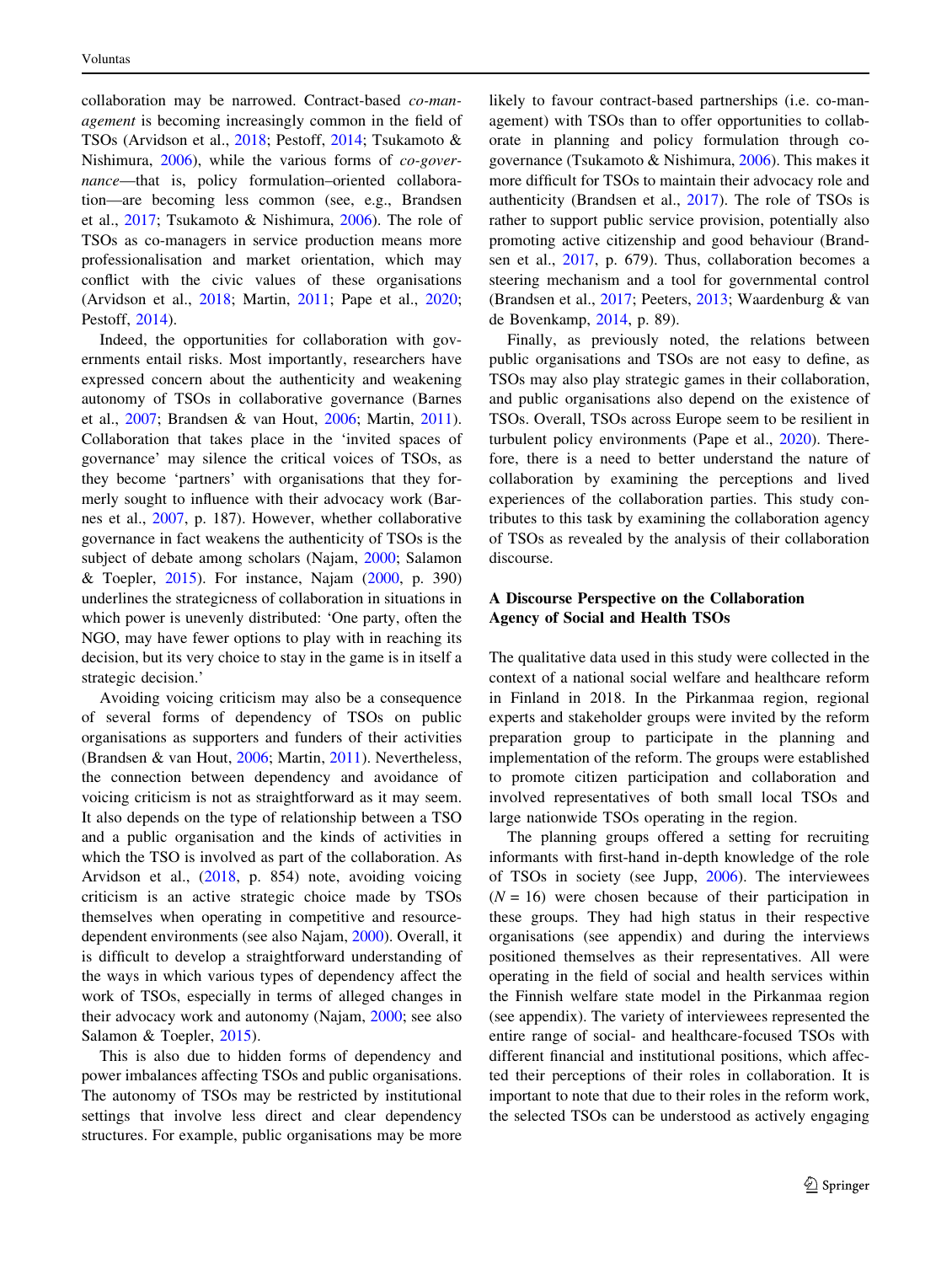in collaboration and positioned close to public organisations.

The informants participated in semi-structured theme interviews (Schorn,  $2000$ ). The themes were (1) the operation and agenda of the respective TSO, (2) the social welfare and healthcare reform preparation group as a platform for co-creation, (3) cooperation and role of the TSO in the public service system, (4) expectations of TSOs in the social welfare and healthcare reform, and (5) the future. The interviews lasted about 60 min each. All interviews were conducted in Finnish, and quotations in following section are translated into English by authors.

In this study, the concept of agency refers to both individual and collective actors' characteristics, behaviours, and functions (Giddens, [1984;](#page-10-0) Moulaert et al., [2016,](#page-11-0) p. 169). It can be used to explain not only individual action choices but also—and more importantly—the structural effects of the interactions between many actors (Schwinn, [2007](#page-11-0)). Following this idea, this study focused on the organisational level of collaboration and its effects. Agency can take many forms due to different dispositions, mediating institutions, the actors' ability to alter their social standing and identity, and rearrangement capability (Moulaert et al., [2016,](#page-11-0) p. 169).

Widespread and even dominant discourse in society frames both the ways in which we understand and make sense of the world and the available options for developing actions (Alvesson & Karreman, [2000](#page-10-0), p. 1138). The interest in discourse follows the idea of conceptualising discourse through 'a duality of deep discursive structures and surface communicative actions' (see Heracleous & Barrett, [2001,](#page-10-0) p. 755), which to varying extents also instantiate the deep structures. Discourse holds information that is somehow collectively shared and embodies both power and ideology (Jørgensenet et al., [2012](#page-10-0), p. 112).

Discourse analysis study of collaborative governance is needed in three ways: to gain deeper and more nuanced understanding on collaborative governance, to understand collaborative governance dynamics and power related to it, and to overcome normativity and declarative knowledge which has been a dominant (see also Emerson et al., [2012,](#page-10-0) p. 22). The study of discourse on collaboration agency reveals an interesting link between human action and system-level conceptions of collaboration (see Heracleous & Barrett, [2001,](#page-10-0) p. 755).

In this study, we performed an inductive discourse analysis of collaboration from the perspective of TSOs. Our discourse analysis (Fig. [1](#page-4-0)) drew loosely on the work of Paroutis and Heracleous ([2013\)](#page-11-0), Jørgensen et al. [\(2012](#page-10-0)), and Wallmeier et al. [\(2019](#page-11-0)). The analysis process was applied 'manually', and each stage was organised in separate Word-documents. The stages were as follows:

(1) Exploratory stage: The analysis process started with immersion, carefully reading the data and noting how the informants spoke about collaboration ('What is happening in collaboration?'). A total of 116 transcript excerpts were selected. Example of an excerpt: 'But we also do lot of

collaboration with the cancer centre of the main hospital. So, it is really beneficial to them if they lack resources to sit down and speak with the patients.'

(2) Initial coding: Transcript excerpts were examined to develop codes guided by the research question, 'How do TSOs describe collaboration?' The codes were written in analytical memos (177 notes) on the margins of the list of excerpts.

> Examples of codes: Collaboration built on the needs of the public service system; providing public services; collaboration defined by the service system

(3) Coding analysis: Coding continued in a more focused and analytical stage. A total of 13 subdiscourses) and the dominant linkages between them emerged. The sub-discourses were described in written form by answering to question 'What kinds of agency emerge from these discourses?'.

Example of a description of a sub-discourse: Collaboration is seen as responsibilisation. Collaboration is based on mutual understanding but can shift to imbalanced collaboration when one party (a public actor) steps back and a TSO is pressured or even forced to take responsibility. This kind of agency can undermine the authenticity and internal ethics/moral codes of TSOs.

(4) Inter-discursive stage: The linkages and co-prevalence of sub-discourses were examined. Some overlapping descriptions of sub-discourses were reexamined and reinterpreted.

> Example of a linkage: Sub-discourse Collaboration as responsibilisation reflects sub-discourse Settling in an existing framework for collaboration, in terms of threats to TSOs' authenticity and limited action choices.

(5) Construction of interpretative schemes: Three interpretative schemes were constructed based on the sub-discourses (Fig. [2](#page-4-0)).

# Discourse Analysis Results

The analysis revealed three main discourses that reflected the nature of collaboration and the main characteristics of three main forms of collaboration agency: situationalised collaboration agency, service system–oriented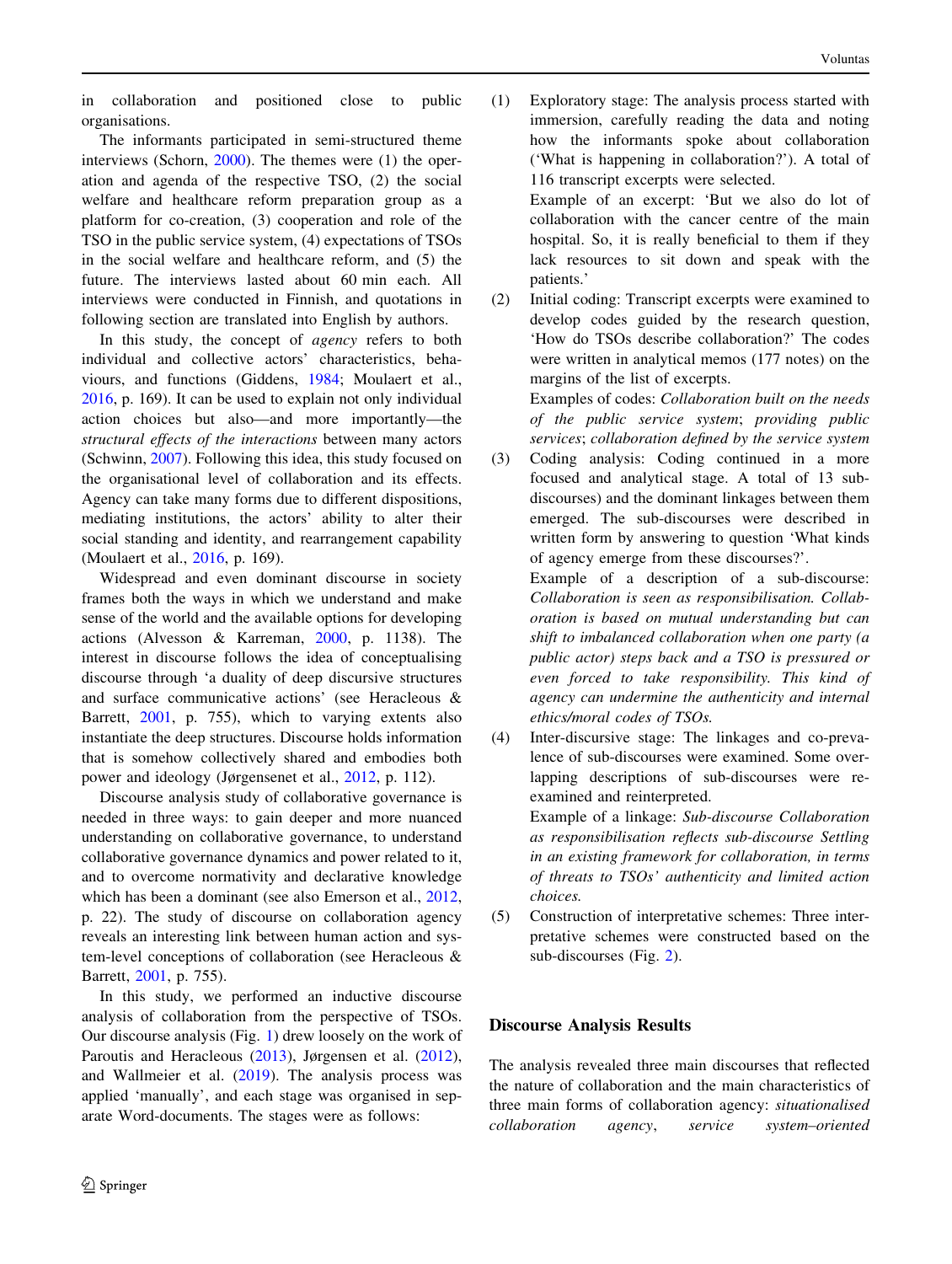<span id="page-4-0"></span>

#### Fig. 1 Description of the analytical process



Fig. 2 Summary of collaboration agency discourses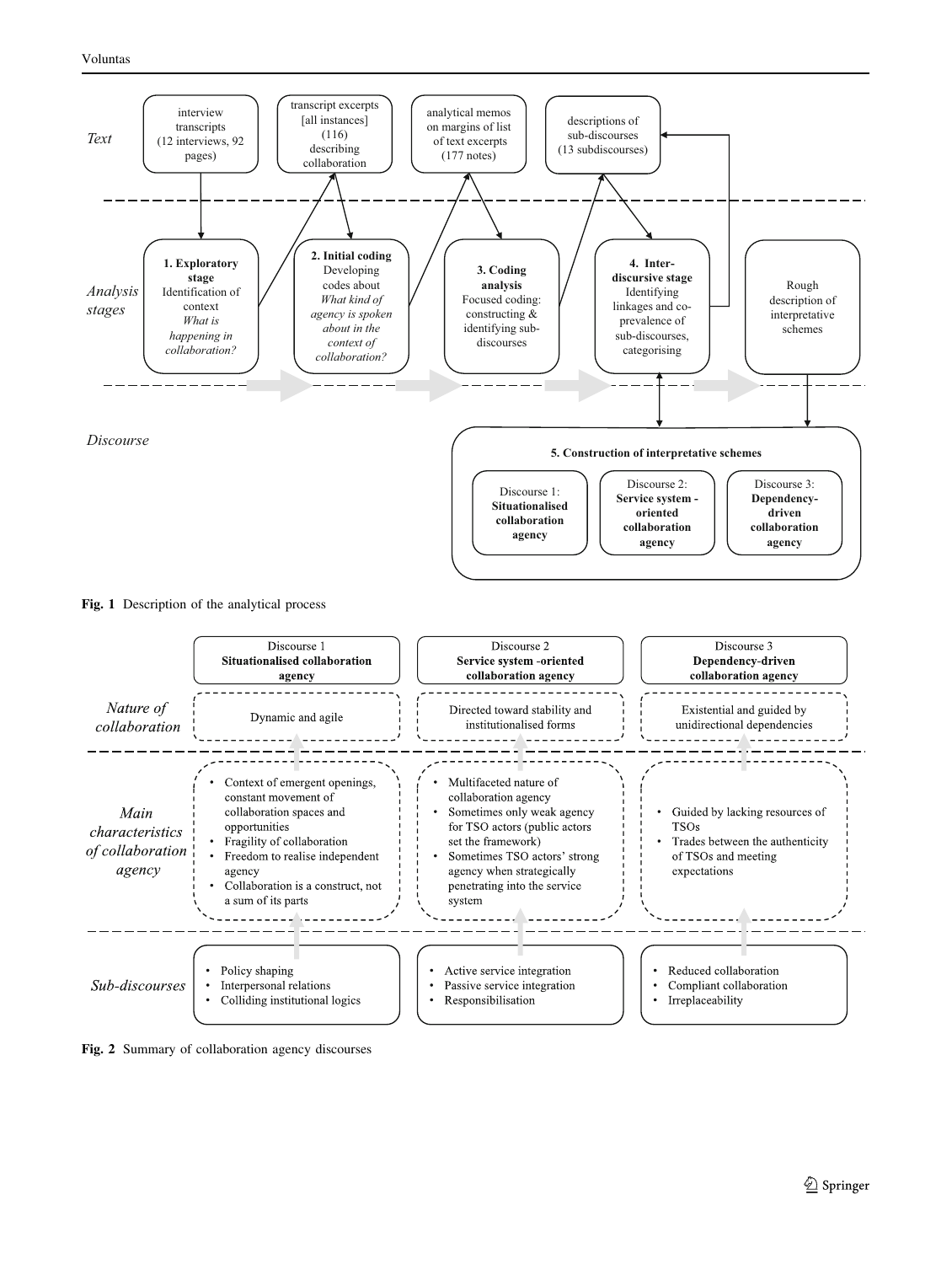collaboration agency, and dependency-driven collaboration agency. Each form of agency also had sub-discourses linked to the main discourse (Fig. [2\)](#page-4-0).

### Discourse 1: Situationalised Collaboration Agency

The main characteristics of this discourse were dynamic and agile agency. Situationalised collaboration agency took place in the context of temporal openings. Attentive TSOs seized opportunities for collaboration with public organisations. The interviewees spoke of being alert and seizing opportunities to introduce their own expertise or special services into a larger service consortium:

''[Regarding a new service model bringing TSOs, private sector actors, and municipality services under the same roof.] We have been open now for two months, and it is very interesting to see what comes out of this. Quite interesting… but the role of the third sector is… we are on the ball there; whatever is going on, we'll be part of it. If we really want to collaborate, we've got to keep our eyes and ears open [laughing]. (Interview 1)''

The data revealed a constant movement of collaboration spaces and opportunities for collaboration coming from various directions. TSOs were active themselves, but collaboration models were also the result of co-production between public organisations and TSOs. For instance, these kinds of collaboration models were based on the expertise and training offered by TSOs to professionals working in municipality social welfare and healthcare functions.

This situationalised framework made collaboration fragile but at the same time offered TSOs the freedom to exercise strong and independent agency in terms of seizing collaboration opportunities. Collaboration was shaped by several factors, such as finances, personal connections, service system reforms, organisational history, organisational strategies of TSOs, and authenticity of TSOs, and changes to any one of them had an impact on collaboration. These forces were visible in the identified sub-discourses of the situationalised collaboration agency discourse.

First, the policy shaping sub-discourse illustrated a form of agency strongly focused on pursuing strategic collaborations to influence policy-making processes. Several interviewees described this kind of agency. TSOs sought to get influential people on board through their activities, especially at the local level:

At the moment, it feels like collaboration with the local government works pretty well. We even have personal relations with the top managers. We've always had that with politicians and mayors and so on… Now we have it better; we've gained collaboration contracts as a result of being part of projects. (Interview 11)

It was also acknowledged that some TSOs had better opportunities to influence policy or become part of the system due to their superior resources. Thus, TSOs could shape policy to varying degrees. This is indicative of the labile nature of the environment in which TSOs operated.

A second sub-discourse on situationalised collaboration agency also described strategic relations, but more at a personal level and focusing on frontline relations than relations at the top policy level. The interpersonal relations sub-discourse had its foundations in seeking new forms of collaboration at the grassroots level of service production. Here, collaboration agency was also strategic, driven by the aim to penetrate the service system from the bottom up. As in the policy shaping discourse, this type of collaboration was fragile, as revealed in the following quotation:

Quite often, collaboration [with public service organisations] where you know a person is based on the relationship between two people. The collaboration takes place between them. And when you once again think about TSOs… they have a good connection with special expertise… And [in the context of reforming service structures] the person disappears into new structures. Or even if they don't disappear, collaboration might be gone, or it just breaks down in this situation. (Interview 4)

Finally, while situationalised collaboration agency reflected an unexpected collaboration environment in which TSOs also needed to be alert to collaboration opportunities, it also reflected the autonomy of TSOs. In the colliding institutional logics sub-discourse, the representatives of TSOs also reported being cautious about collaboration with public actors due to colliding institutional logics. Sometimes it was not beneficial for TSOs to start a new collaboration, as the bureaucracy and inflexibility of public organisations, of which TSOs had prior experience, might, for instance, prevent the launch of new service models. However, this discourse was not as prominent as the discourses that presented collaboration with public organisations as valuable, or even of existential importance, for TSOs.

# Discourse 2: Service System–Oriented Collaboration Agency

This discourse was prominent across various TSOs. It described a type of collaboration directed towards the stability and institutionalised positions of TSOs in the public service system.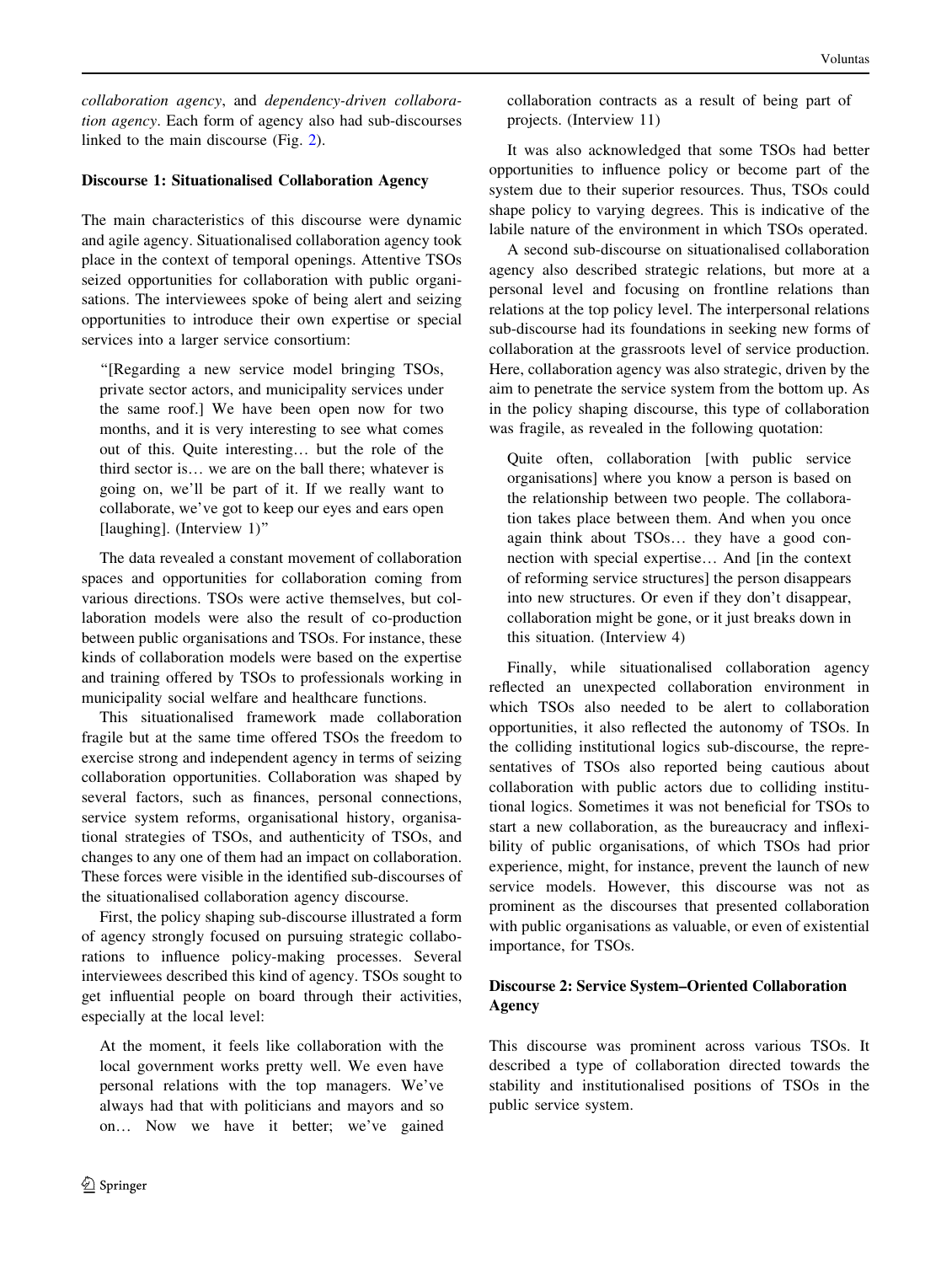This discourse was problematic in terms of the autonomy of TSOs. TSOs were offered weak agency if public actors set the collaboration framework and positioned them in a given structure in the public service system. Public actors acted intentionally to frame and control the agency of TSOs. For instance, they drove marketisation (e.g. by purchasing services from private and third-sector providers) as a precondition of collaboration or set other restrictive guidelines for TSOs. These preconditions undermined the autonomy of TSOs in terms of civil activities and advocacy work, as one interviewee noted:

[Talking about the strategic focus on operation in the markets versus civic activities.] It changes the interests, because it is, or at least has been, a question of whether a municipality will purchase this service or not, and questions like why this public tender is done like this, why we have not won the bid, and so forth. So, the focus is pretty much on these things. And the civic perspective and advocacy have been in the background and are still not at an adequate level. (Interview 6)

However, the power relations affecting the collaboration agency of TSOs cannot be expressed so simply. Service system–oriented collaboration agency was expressed in sub-discourses that reflected either active or passive agency and responsibilisation. In the active service integration discourse, the TSO actively penetrated the system by creating spaces for their agency with their supporting and integrating activities. Overall, this agency was guided by the desire to secure an institutionalised position and/or role in the service system, and thereby stability. Penetration was attempted by strategically seeking weaknesses of the systems, as described in the following quotation:

I believe that municipalities and hospital districts see peer support [provided by the TSO] as part of the service supply chain… And yes, it is on our agenda to find a spot for peer support as part of the service paths in the future as well. I do not see why this should not continue, as these activities have proved essential, producing effective and valuable outcomes. (Interview 3)

Moreover, this agency was driven by a service user perspective, as TSOs recognised these weak spots based on their members' experience. This was a typical way of entering the service system: TSOs were informed by their members of the existing services and whether they met the needs of patients or service users. This role was highlighted across different TSOs, clearly reflecting the ongoing search for temporal openings for collaboration as well. Interestingly, TSOs emphasised that public organisations were open to such suggestions. This openness to collaboration reflected the collaboration environment, especially in the 2010s.

Despite public organisations' openness to collaboration, imbalances in the collaboration environments were apparent, highlighting a passive service integration discourse as a second sub-discourse of service system–oriented collaboration agency. In this discourse, the role of TSOs was to act as 'ligaments' in the service system, but rather than being active agents seeking weaknesses themselves, it was public actors pointing out weak spots. The role of the TSOs was therefore to settle in the existing framework for collaboration. Collaboration spaces were offered as incentives for participation, but only in given structures, with no real possibility to negotiate.

It is said that TSOs have autonomy in making decisions over to whom they offer services and who their target groups are. But now someone comes and says, 'Your target group cannot be this.' Just because it would be overlapping with some public service, we have to redefine our target groups. In previous years, we had target groups ranging from babies to old people, and because of the new instructions, we had to change them to elderly and disabled people. (Interview 11)

The third sub-discourse, the responsibilisation discourse, was linked to the passive service integration discourse and highlighted the forced role of TSOs in collaboration. Although collaboration may at first have been based on mutual understanding, and even on formal contracts, it eventually became an imbalanced relationship, in which one party (a public organisation) stepped back and TSOs were forced to take responsibility for services or actions for which they were not prepared. Although the increased responsibility shouldered by TSOs may not have been explicit, it may have been an outcome of dysfunctional public services.

There has been a lot of responsibilisation on the part of the public organisation, as its own services have failed to meet the needs of service users. For instance, in the field of [special social and health services], public actors very eagerly tip service users off about our services because they do not have the resources themselves. But as we have limited resources here to run the service, we begin to have queues. This is because the public service system does not work as it should. (Interview 1)

The responsibilisation discourse encompassed TSO representatives talking about the precarious situations caused by responsibilisation, which were problematic for the authenticity and internal ethics and moral codes of TSOs—for instance, in terms of service promises to their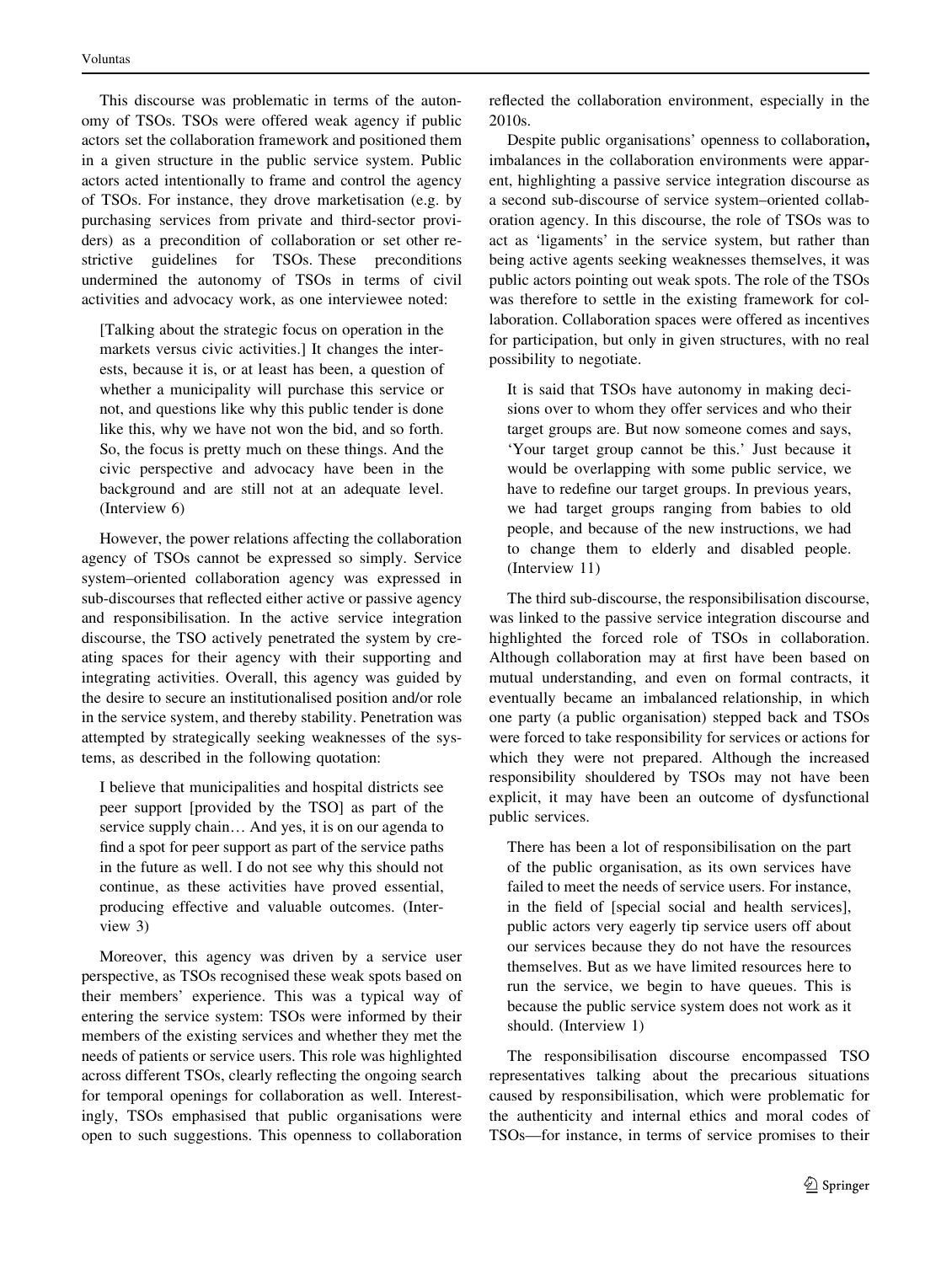members. The harshest comments referred to dishonesty in the rhetoric and reality of public organisations. These comments also reflected a power imbalance, calling for the examination of a dependency-driven form of collaboration agency.

# Discourse 3: Dependency-driven Collaboration Agency

This type of agency was guided by the financial dependency and resource shortages of TSOs and caused various existential struggles. In its mildest forms, this agency consisted in a trade-off between the authenticity of TSOs and meeting the expectations of financing bodies, such as municipalities. In its most serious forms, it was a matter of survival for TSOs and was highly restrictive in terms of active collaboration agency. This type of collaboration agency mainly concerned TSOs that were entirely dependent on grants and subsidies and had no service production of their own or income from member fees. The nature of collaboration from the perspective of TSOs was existential and was guided by unidirectional dependencies. It was driven by financial dependency, the goal of penetrating the service system, and the recognition that there were limited options and opportunities. Simply put, TSOs either took the opportunity offered or risked their very existence. This form of collaboration involved a form of duress because seeking collaboration was the only way to ensure survival.

A sub-discourse in this category was a reduced collaboration discourse, in which collaboration was diminished to economic dependence. This discourse was guided by a division into givers and receivers. Collaboration was thus described and exemplified by referring to grants and subsidies that formed the basis for collaboration. Financial dependency was a struggle for survival and quite distant from the idea of reciprocal collaboration.

Related to this notion, the compliant collaboration discourse reflected collaboration in the context of imbalanced power relations. TSOs accepted the tasks that they were given to ensure their existence and ability to help their target groups. This discourse was connected to the previously discussed passive service integration and responsibilisation discourses, as the roles and duties were dictated by the collaboration party providing the funding and in some cases exceeded the capacities of the TSOs. Their limited capacities in terms of limited human resources and overwhelming numbers of service users also undermined the ethical standards and authenticity of TSOs. These subdiscourses painted a bleak picture of the collaboration between public organisations and TSOs. However, there was also evidence of a counter-discourse that presented TSOs as strong actors in collaboration.

In the final sub-discourse, the irreplaceability discourse, TSOs acknowledged their essential and irreplaceable role in the public service system and understood the dependencies from the public organisations' perspective: Many parts of the service system would collapse without the TSOs' efforts. This discourse can be viewed as constituting a self-empowering narrative that TSOs needed during times of fragmented funding and a vague collaboration environment.

Somehow, I see very clearly the important role of TSOs in Finland and Finnish society: We have deep roots; it is not easy to get rid of us, so we stand with an open mind towards the future. (Interview 4)

# **Discussion**

In this study, discourses were used to examine the agency of TSOs in their collaboration with public-sector organisations. Reality and social systems can be seen as constructing practices and power structures. Although discourses may not have a visibly stable structure, they have structural properties. These properties, like social systems, vary depending on the time and place and the actors involved (Heracleous & Barrett, [2001,](#page-10-0) pp. 757, 758). Accordingly, interactive relationships are not only situations or contexts related to the use of language. Interaction is also a form of communicative encounter. Within these encounters, reality is reformed and reorganised due to the actors' contributions.

The discourse-focused analytical lens of this study was used to examine agency as a form of interplay between individuals and the system. Based on our findings, it is easy to link the identified discourses to the public service system, which was the specific focus of one of the main discourses. Nevertheless, the forms of collaboration agency in which TSOs are involved are intimately connected to the public service system through TSOs' acting in these settings and, from their perspectives, shaping the system. Based on the analysis of the main discourses in the context of the public service system, the following core characteristics of these discourses can be identified:

1. Situationalised collaboration agency in the service system context is agile and in constant movement, reflecting a dynamic system. This form of collaboration is shaped by TSOs' seizing or declining collaboration opportunities, guided by shorter- or longerterm collaboration strategies. The situationalised collaboration form of agency is exemplified by notions of always being alert but also of critically evaluating opportunities for collaboration with public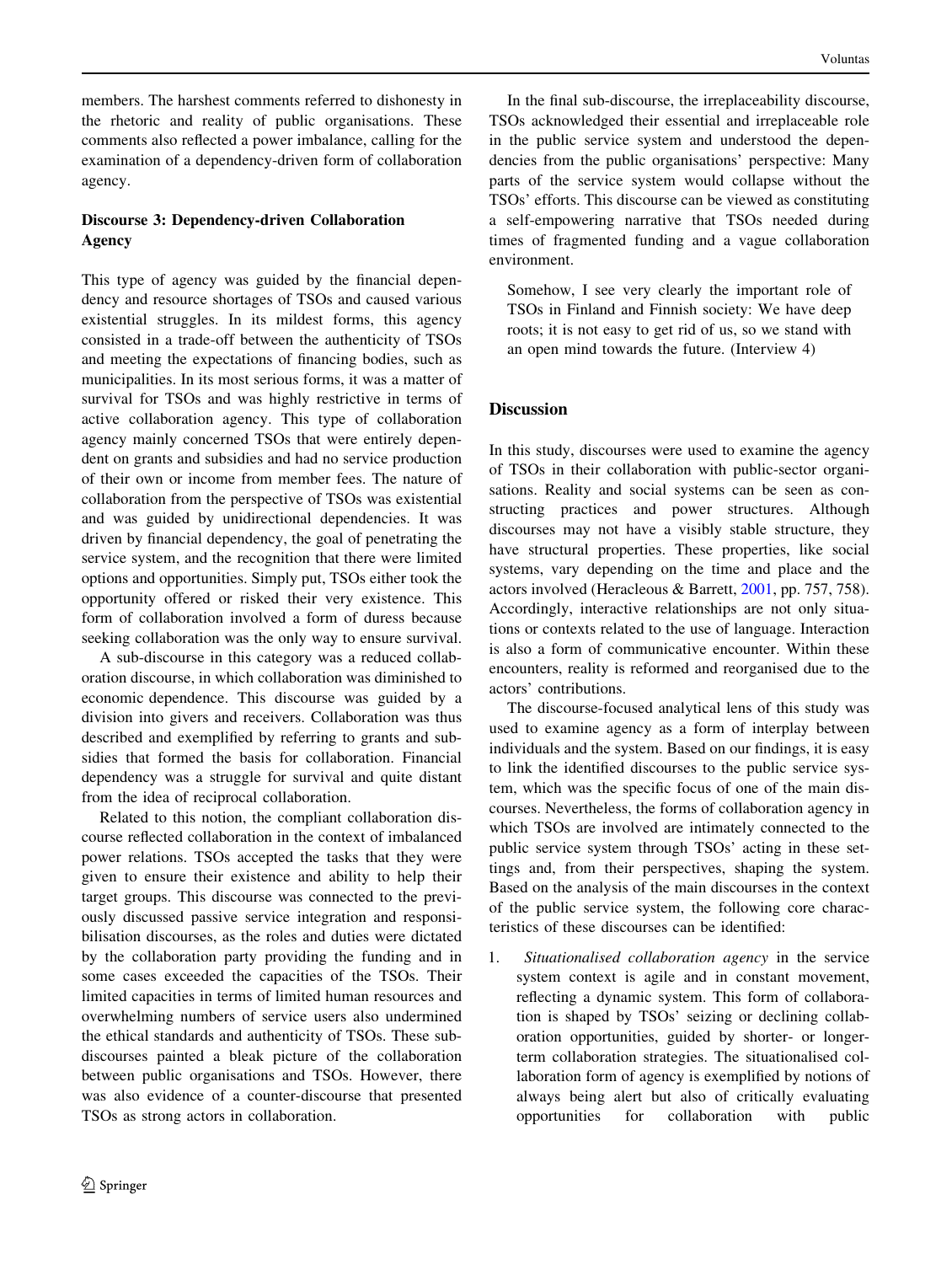organisations against the possibility of conflicting institutional logics. Actively seeking opportunities to shape policies through either personal or more formal interactions underlines the strong agency of TSOs in shaping the system.

- 2. Service system–oriented collaboration agency already entails an interconnection between the agency of TSOs and the system. From this perspective, collaboration between TSOs and public organisations can be seen as an institutionalised, indispensable element of the public service system. This strong system-shaping agency is marked by the attempts of TSOs to identify weak spots in the system. However, we can also identify a weak form of agency in shaping the system, as TSOs may be forced to accept a given role or even exceed their capacities to maintain their position in the public service system.
- 3. Dependency-driven collaboration agency in the service system context reveals the ugly games of collaboration. The spirit of collaboration is violated, as one party is financially or institutionally dependent on the other. Although public organisations can also depend on TSOs, from the perspective of this discourse, TSOs have limited options to shape the system.

In sum, it is possible to identify bidirectional tensions and a strong interconnectedness in the collaboration between public organisations and TSOs. These tensions and interconnectedness shape the system. Ideally, public organisations benefit from the civil knowledge and innovative, user-centred support services offered by TSOs, which, for their part, use the collaboration-friendly environment to their own and the system's benefit. Conversely, if the allocated space for collaboration is narrow and inflexible, the development impulses of the TSOs might be difficult to detect, refine, and utilise.

The identified forms of collaboration agency can exist simultaneously in a single TSO, underlining the complex, even paradoxical, and multifaceted nature of TSO–public sector collaboration, with various dependencies and collaboration logics. The relevant discourses reflect an interconnected public service system, which is constantly in flux and in which public organisations operate both with collaboration and top-down management logics. Collaborative governance both sets expectations and shapes the agency of TSOs, but at the same time, TSOs can use opportunities to their own advantage by taking strategic actions and constantly reshaping their collaboration with public organisations. Despite the hurdles facing TSOs due to their financial or other dependencies on public organisations, the results underline their strong strategic agency in terms of collaboration.

The research strategy has also certain limitations. It was conducted in the context of social welfare and healthcare, which naturally affects the results. Studies focusing on TSOs' forms of collaboration agency in other fields could produce different results. Moreover, this study was based on qualitative data in the specific context of the Finnish public service system. The findings are not generalisable beyond this specific context, despite offering insights into other politico-administrative contexts.

Despite the limitations, the results of our study can contribute to various streams of literature. First, our study contributes to research focusing on TSO–public organisation collaboration and relations. Our results are relevant to previous studies critically examining the relations between TSOs and public organisations, also reflecting the previously discussed 'manufacturing' role of governments (Brandsen & van Hout, [2006;](#page-10-0) Brandsen et al., [2017](#page-10-0); Martin, [2011](#page-11-0); Pape et al., [2020](#page-11-0); Peeters, [2013\)](#page-11-0). We identified different discourses that shed light on passive service integration, responsibilisation, and financial and other forms of dependencies, as portrayed by TSOs. The limiting nature of collaboration that arises from an imbalance in power relations cannot be discarded.

However, at the same time, we identified an active strategic agency of TSOs, even in situations characterised by imbalanced power relations. This is in line with Arvidson et al., ([2018,](#page-10-0) p. 854), who found that refraining from criticism is a deliberate choice of TSOs and that their 'self-perception' affects the perceived room for advocacy and freedom to criticise. Accordingly, our analysis shows that it is essential to take into account the perceived ability of TSOs to criticise public organisations. This notion sheds lights on the ways TSOs cope with imbalanced power relations in collaboration in different ways. s The strong, strategy-oriented agency discourse coexisted with a weak, stability-seeking agency discourse. Some TSOs were more confident of their position and recognised the bidirectional dependencies in collaboration. Collaboration between TSOs and public organisations can be seen as a balancing act that can be negotiated. Salamon and Toepler ([2015,](#page-11-0) p. 2171) note that there is a need for balance between the needs of public organisations—for accountability, for instance—and TSOs' need for self-determination and independence.

Second, our study offers an approach to portraying the collaboration between TSOs and public organisations. Typologically, it can be linked with previous models focusing on NGO–government relations. The Four-C's model proposed by Najam ([2000\)](#page-11-0), which describes the relationships between NGOs and governments as confrontational, co-optive, complementary, and cooperative, underlines the diverging and converging institutional interests and the strategic nature of forming such relations.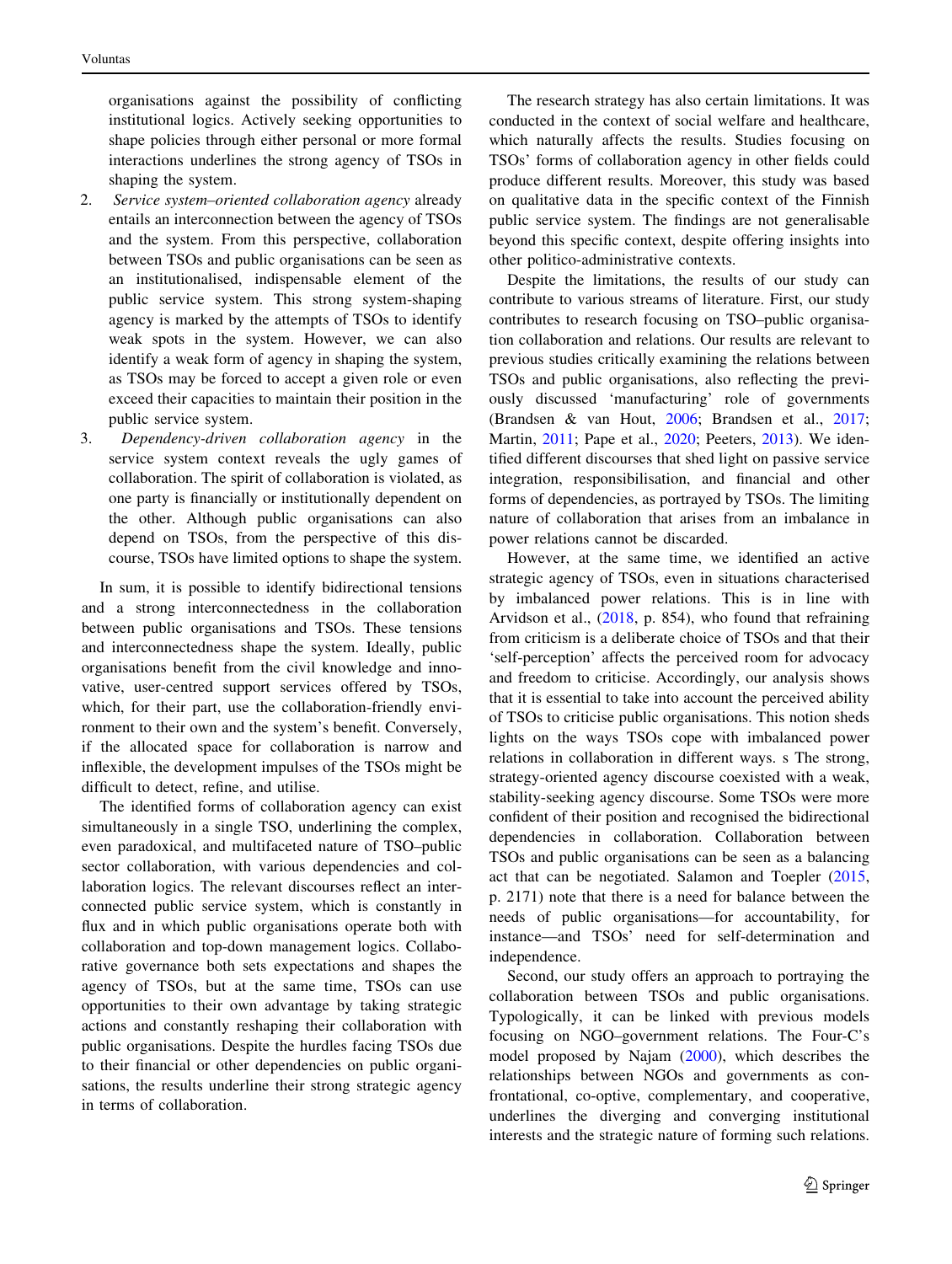Moreover, the model of government–non-profit organisation relations as supplementary, complementary, and adversarial, proposed by Young [\(2000](#page-11-0)) based on international comparisons, also supports the findings of our study. According to Young, such relations are multilayered and flowing with societal changes and trends.

In line with both studies, our study shows that there are no simple explanatory categories but a wide spectrum of roles, agency, and collaboration logics in TSO–public organisation collaboration. Our study also adds a new angle to the range of typologies, especially based on its methodology. We adopted an inductive approach to examining the collaboration agency of TSOs. Although our study was broader than a case study, we managed to gain a thorough understanding of TSOs' perceptions using a small study sample. Our discourse analysis offers a tool for organising individual descriptions of experiences into a broader, abstract level.

### **Conclusions**

In this study, we asked how TSOs portray their collaboration with public organisations and what kinds of collaboration agency can be identified based on these descriptions? The study focused on the concept of collaborative governance to gain understanding of the nature of the collaboration between public organisations and TSOs in the field of social welfare and health.

With this approach, our study offers insights into the nature of collaborative governance, which is often presented in a positive light, especially in policy documents (Batory & Svensson, [2019;](#page-10-0) Emerson et al., [2012\)](#page-10-0). The TSO–public organisation collaboration analytical lens reveals that collaborative governance involves a variety of operation logics, including coercive ones. Public organisations indeed use collaborative governance as a steering mechanism, even 'manufacturing' TSOs (Brandsen et al., [2017\)](#page-10-0). In line with Salamon and Toepler ([2015\)](#page-11-0), our study shows that to be truly collaborative, there is certainly room for more co-planning and co-designing in the collaboration between TSOs and public organisations. TSOs must fill the gaps or otherwise modify their operations according to the needs of public organisations. Therefore, to view collaborative governance from the perspective of the 'politics of naming' (Batory & Svensson, [2019](#page-10-0)), critical approaches are needed to recognise and illuminate the variety of collaboration logics, which also include coercive features.

The autonomy and authenticity of TSOs is a crucial question concerning the realisation of collaborative governance. There is an ongoing debate on whether collaboration with public organisations poses a risk for TSOs in this respect (Brandsen et al., [2017](#page-10-0); Martin, [2011;](#page-11-0) Najam, [2000](#page-11-0)). Our study contributes to this discussion, as our findings show that TSOs themselves focus on collaboration opportunities at the level of service production by seeking weak points and gaps in the service system rather than by focusing on advocacy work. This strategic choice can be explained by their desire for stability in the framework of imbalanced power relations. When a TSO obtains an established position in the public service system, it tends to develop a sense that its future is relatively secure. However, its collaboration agency may still be weak if there is no room for shaping the conditions for collaboration or the system itself. The risk that collaboration poses for TSOs is one of losing their authenticity when evolving too much to fulfil the system's requirements.

One may ask whether TSOs consciously or unconsciously identify this risk and whether this is an active choice overall. This question indicates potential avenues for future research. Our findings show that TSOs are constantly alert to collaboration opportunities in a turbulent policy environment. They also constantly build strategic collaborations at the personal and policy levels. Against this backdrop, the choice to focus on supportive services in the service system context makes sense. However, it is essential to examine whether TSOs consider this kind of collaboration to be advocacy work and how it might be possible to assume an advocacy role in these settings—for instance, by training their members in advocacy skills. As Martin ([2011,](#page-11-0) p. 913) notes, TSOs have the chance to reinvigorate their advocacy function instead of focusing merely on improving their own services according to a 'business-oriented mode of operating' through facilitating co-production activities.

This study focused on collaboration agency from the perspective of TSOs. However, there may be room for studying public organisations in the same way: What kinds of collaboration agency can be found in public organisations working with TSOs? Finally, it is important to highlight the finding concerning the strong strategic agency of TSOs in collaboration scenarios. It seems worthwhile to investigate their activities and strategic actions in different politico-administrative contexts and different kinds of services.

### Appendix

See Table [1](#page-10-0).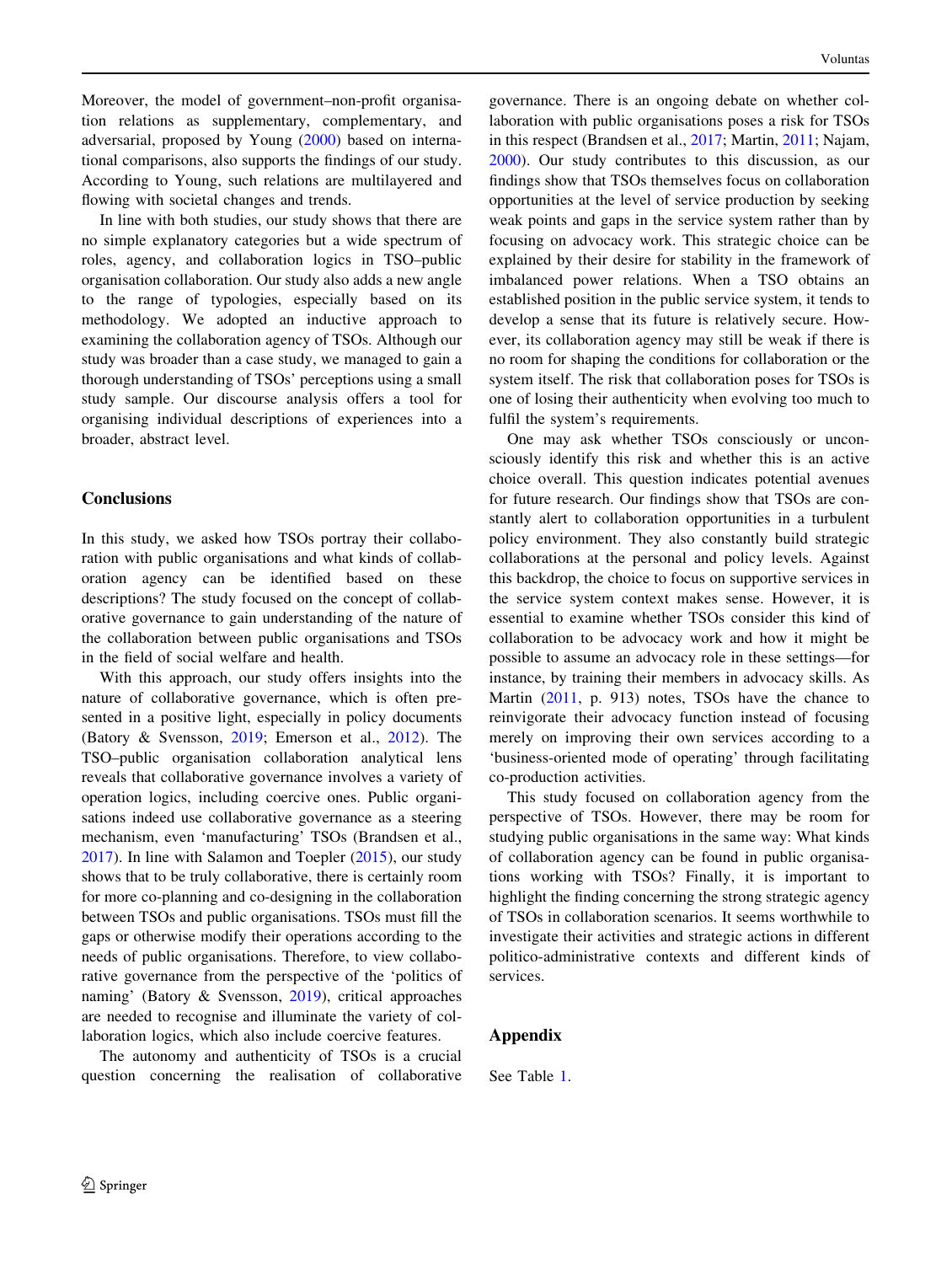<span id="page-10-0"></span>

|  | <b>Table 1</b> Characteristics of the informants and NGOs |  |  |  |
|--|-----------------------------------------------------------|--|--|--|
|--|-----------------------------------------------------------|--|--|--|

| Interviewee                                          | Scope of operations                                                            | Range of<br>operations | Service<br>production |
|------------------------------------------------------|--------------------------------------------------------------------------------|------------------------|-----------------------|
| Manager                                              | General citizen participation and empowerment, community<br>approach           | National               | Yes                   |
| Manager                                              | Patient organisation, support for families, support for research               | Regional               | Yes                   |
| Planning officer                                     | Patient organisation, health promotion                                         | National               | Yes                   |
| Specialist                                           | Patient organisation, health promotion                                         | National               | No                    |
| Manager                                              | Mental health promotion and advocacy                                           | National               | Yes                   |
| Manager                                              | Support and advocacy for families with special needs                           | National               | No                    |
| Manager                                              | Support and advocacy for families with special needs                           | National               | N <sub>o</sub>        |
| Manager                                              | Multifaceted volunteering functions for social welfare and<br>health promotion | National               | Yes                   |
| Planning officer                                     | Health and social welfare promotion and advocacy for young<br>people           | National               | No                    |
|                                                      | Support and advocacy for disabled persons                                      | National               | No.                   |
| Specialist                                           | Support and advocacy for disabled persons                                      | National               | Yes                   |
| Group interview: manager, sub-manager,<br>counsellor | Inequity prevention, community approach                                        | Local                  | No                    |

Funding Open Access funding provided by University of Vaasa (UVA).

#### Declarations

Ethical Approval APA ethical standards were followed in the conduct of the study.

Open Access This article is licensed under a Creative Commons Attribution 4.0 International License, which permits use, sharing, adaptation, distribution and reproduction in any medium or format, as long as you give appropriate credit to the original author(s) and the source, provide a link to the Creative Commons licence, and indicate if changes were made. The images or other third party material in this article are included in the article's Creative Commons licence, unless indicated otherwise in a credit line to the material. If material is not included in the article's Creative Commons licence and your intended use is not permitted by statutory regulation or exceeds the permitted use, you will need to obtain permission directly from the copyright holder. To view a copy of this licence, visit [http://creativecommons.](http://creativecommons.org/licenses/by/4.0/) [org/licenses/by/4.0/.](http://creativecommons.org/licenses/by/4.0/)

### References

- Alvesson, M., & Karreman, D. (2000). Varieties of discourse: On the study of organizations through discourse analysis. Human Relations, 53(9), 1125–1149. [https://doi.org/10.1177/](https://doi.org/10.1177/0018726700539002) [0018726700539002](https://doi.org/10.1177/0018726700539002)
- Ansell, C., & Gash, A. (2008). Collaborative governance in theory and practice. Journal of Public Administration Research and Theory, 18(4), 543–571.
- Arvidson, M., Johansson, H., & Scaramuzzino, R. (2018). Advocacy compromised: How financial, organizational and institutional factors shape advocacy strategies of civil society organizations. VOLUNTAS: International Journal of Voluntary and Nonprofit

Organizations, 29(4), 844–856. [https://doi.org/10.1007/s11266-](https://doi.org/10.1007/s11266-017-9900-y) [017-9900-y](https://doi.org/10.1007/s11266-017-9900-y)

- Barnes, M., Newman, J., & Sullivan, H. S. (2007). Power, participation and political renewal: Case studies in public participation. Policy Press.
- Batory, A., & Svensson, S. (2019). The fuzzy concept of collaborative governance: A systematic review of the state of the art. Central European Journal of Public Policy, 13(2), 28–39. [https://doi.org/](https://doi.org/10.2478/cejpp-2019-0008) [10.2478/cejpp-2019-0008](https://doi.org/10.2478/cejpp-2019-0008)
- Brandsen, T., & van Hout, E. (2006). Co-management in public service networks: The organizational effects. Public Management Review, 8(4), 537–549. [https://doi.org/10.1080/](https://doi.org/10.1080/14719030601022908) [14719030601022908](https://doi.org/10.1080/14719030601022908)
- Brandsen, T., Trommel, W., & Verschuere, B. (2017). The state and the reconstruction of civil society. International Review of Administrative Sciences, 83(4), 676–693. [https://doi.org/10.](https://doi.org/10.1177/002085231559246) [1177/002085231559246](https://doi.org/10.1177/002085231559246)
- Emerson, K., Nabatchi, T., & Balogh, S. (2012). An Integrative framework for collaborative governance. Journal of Public Administration Research and Theory: J-PART, 22(1), 1–29.
- Giddens, A. (1984). The constitution of society: Outline of the theory of structuration. University of California Press.
- Greve, C. (2015). Ideas in public management reform for the 2010s. Digitalization, value creation and involvement. Public Organization Review, 15(1), 49–65.
- Heracleous, L., & Barrett, M. (2001). Organizational change as discourse: Communicative actions and deep structures in the context of information technology implementation. Academy of Management Journal, 44(4), 755–778. [https://doi.org/10.5465/](https://doi.org/10.5465/3069414) [3069414](https://doi.org/10.5465/3069414)
- Jupp, V. (2006). Purposive sampling: The SAGE dictionary of social research methods. SAGE Publications Ltd.
- Jørgensen, L., Jordan, S., & Mitterhofer, H. (2012). Sensemaking and discourse analyses in inter-organizational research: A review and suggested advances. Scandinavian Journal of Management, 28(2), 107–120. <https://doi.org/10.1016/j.scaman.2012.01.007>